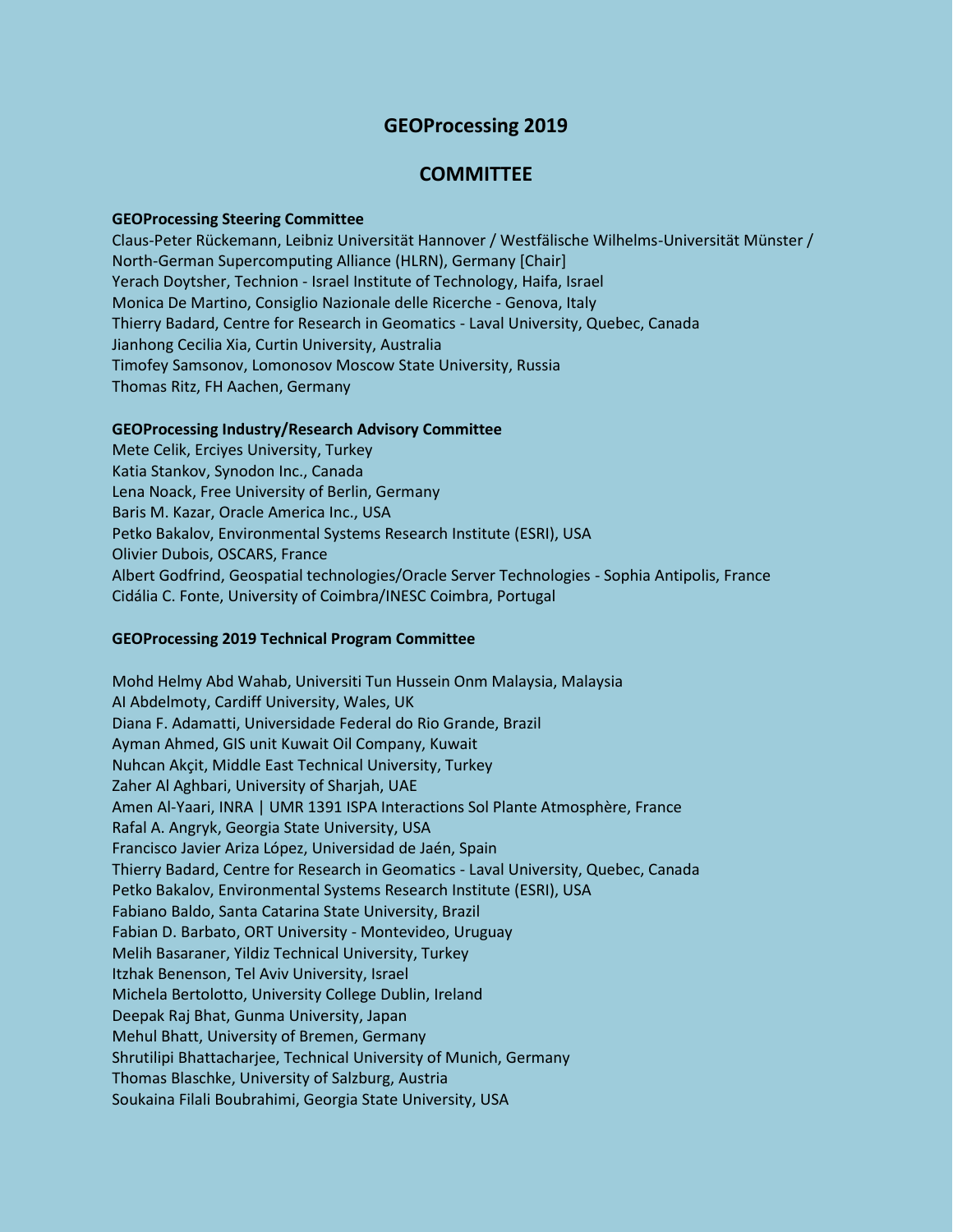David Brosset, Naval Academy Research Institute, France Benedicte Bucher, French National Institute of Geographic and Forest Information (IGN), France Mete Celik, Erciyes University, Turkey Yao-Yi Chiang, Spatial Sciences Institute | University of Southern California, USA Dickson K.W. Chiu, University of Hong Kong, Hong Kong Sidonie Christophe, IGN/LaSTIG/COGIT, France Theodoros Chondrogiannis, University of Konstanz, Germany Christophe Claramunt, Naval Academy Research Institute, France Konstantin Clemens, Technical University in Berlin, Germany Alexandre Corrêa da Silva, HEX Geospatial Technologies, Brazil Helio Cortes Vieira Lopes, Pontifícia Universidade Católica do Rio de Janeiro, Brazil Christophe Cruz, Université de Bourgogne, France Giovanni De Amici, NASA Goddard Space Flight Center, USA Monica De Martino, Consiglio Nazionale delle Ricerche - Genova, Italy Vivian de Oliveira Fernandes, Universidade Federal da Bahia - UFBA, Brazil Anselmo C. de Paiva, Universidade Federal do Maranhão, Brazil Cláudio de Souza Baptista, Federal University of Campina Grande, Brazil Mahmoud R. Delavar, University of Tehran, Iran Sergio Di Martino, Università degli Studi di Napoli 'Federico II', Italy Jiaxin Ding, Stony Brook University, USA Jean-Paul Donnay, University of Liege, Belgium Yerach Doytsher, Technion - Israel Institute of Technology, Haifa, Israel Suzana Dragicevic, Simon Fraser University, Canada Olivier Dubois, OSCARS, France Surya Durbha, Indian Institute of Technology Bombay, India Emre Eftelioglu, Cargill Inc., USA Süleyman Eken, Kocaeli University, Turkey Javier Estornell, Universitat Politècnica de València, Spain Jamal Ezzahar, Ecole Nationale des Sciences Appliquées | Université Cadi Ayyad, Maroc Jose Antonio F. de Macedo, Universidade Federal do Ceará, Brazil Nazli Farajidavar, University of Surrey, UK Gábor Farkas, University of Pécs, Hungary Brittany Terese Fasy, Montana State University, USA Marin Ferecatu, Conservatoire National des Arts et Metiers, France Paolo Fogliaroni, Vienna University of Technology (TU-Wien), Austria Cidália C. Fonte, University of Coimbra/INESC Coimbra, Portugal Michael Foumelis, French Geological Survey (BRGM), France Jérôme Gensel, Université Grenoble Alpes, France Alba German, National University of Cordoba / Gulich Institute - Spatial Agency of Argentina (CONAE) / Ministry of Water and Environment, Cordoba, Argentina Mauro Gaio, LIUPPA - University of Pau, France Zdravko Galić, University of Zagreb, Croatia Georg Gartner, Vienna University of Technology, Austria Birgit Gersbeck-Schierholz, Leibniz Universität Hannover, Germany Albert Godfrind, Geospatial technologies/Oracle Server Technologies - Sophia Antipolis, France Flavio Gomez, National University of San Agust ́ın, Arequipa, Peru Enguerran Grandchamp, Université des Antilles – LAMIA, France, Guadeloupe Carlos Granell Canut, Universitat Jaume I of Castellón, Spain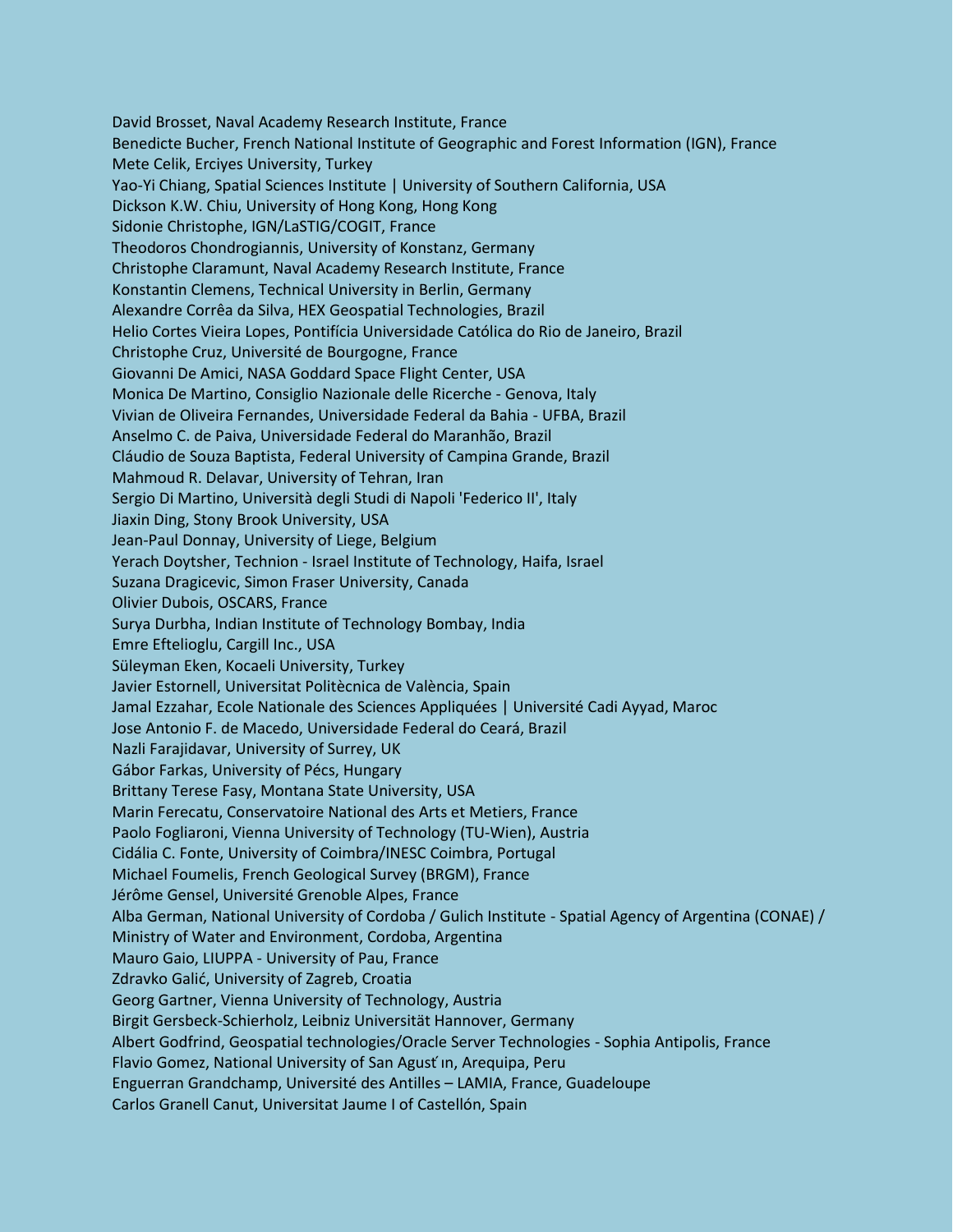William Grosky, University of Michigan, USA Cédric Grueau, Escola Superior de Tecnologia de Setúbal, Portugal Gheorghi Guzun, San Jose State University, USA Hatem Halaoui, Haigazian University, Lebanon Abdeltawab Hendawi, University of Virginia, USA Stefan Herle, RWTH Aachen University, Germany Erik Hoel, Esri, USA Bo Huang, The Chinese University of Hong Kong, Hong Kong Qunying Huang, University of Wisconsin - Madison, USA Yan Huang, University of North Texas, USA Sergio Ilarri, University of Zaragoza, Spain Xunfei Jiang, Earlham College, USA Shuanggen Jin, Shanghai Astronomical Observatory, China Didier Josselin, Université d'Avignon, France Levente Juhasz, University of Florida, USA Katerina Kabassi, TEI of Ionian Islands, Greece Hassan A. Karimi, University of Pittsburgh, USA Izabela Karsznia, University of Warsaw, Poland Jean-Paul Kasprzyk, University of Liège, Belgium Baris M. Kazar, Oracle America Inc., USA Tahar Kechadi, The Insight Centre for Data Analytics, UK Shahid Nawaz Khan, Institute of Geographical Information Systems (IGIS) - National University of Sciences and Technology (NUST), Islamabad, Pakistan Margarita Kokla, National Technical University of Athens, Greece Mel Krokos, University of Portsmouth, UK Vineet Kumar, Indian Institue of Technology Bombay, India Robert Laurini, INSA Lyon | University of Lyon, France Dan Lee, Esri, USA Lassi Lehto, Finnish Geospatial Research Institute (FGI) | National Land Survey of Finland, Finland Ragia Lemonia, Technical University of Crete, Greece Xian-Xiang Li, Singapore-MIT Alliance for Research and Technology (SMART), Singapore Thomas Liebig, TU Dortmund University, Germany Jugurta Lisboa Filho, Universidade Federal de Viçosa, Brazil Zhi Liu, University of North Texas, USA Cheng Long, Queen's University Belfast, UK Qifeng (Luke) Lu, Sapient, USA Dipankar Mandal, Indian Institute of Technology Bombay, Mumbai, India Ali Mansourian, Lund University, Sweden Jesús Martí, Universitat Politècnica de València, Spain George Mavrommatis, University of Thessaly, Volos / Hellenic Open University, Greece Abeer Mazhar, CSIRO, Australia Michael P. McGuire, Towson University, USA Grant McKenzie, McGill University, Canada Ludovic Moncla, Naval Academy Research Institute, France Beniamino Murgante, University of Basilicata, Italy Ahmed Mustafa, University of Liège, Belgium Saswata Nandi, Indian Institute of Technology Bombay, Mumbai, India Aldo Napoli, MINES ParisTech - CRC, France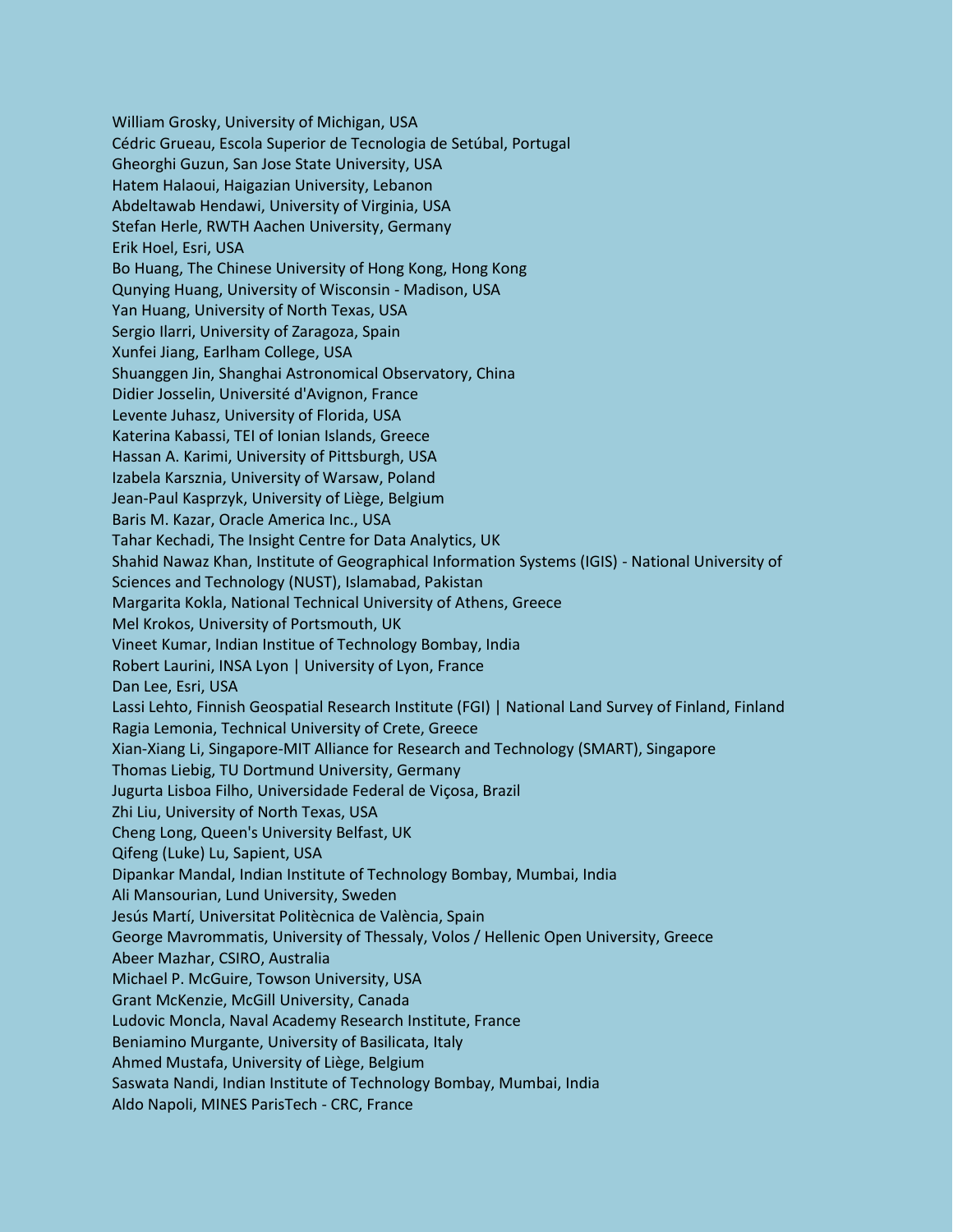Gerhard Navratil, Technical University Vienna, Austria Benjamin Niedermann, Department of Geoinformation/Institute of Geodesy and Geoinformation/University of Bonn, Germany Lena Noack, Free University of Berlin, Germany Javier Nogueras-Iso, University of Zaragoza, Spain Daniel Orellana, Universidad de Cuenca, Ecuador Marco Painho, NOVA IMS | Universidade Nova de Lisboa, Portugal Xiao Pan, Shijiazhuang Tiedao University, China Shray Pathak, IIT Roorkee, India Kostas Patroumpas, Athena Research Center, Greece Jian Peng, University of Oxford, UK Shangfu Peng, University of Maryland, USA Satish Puri, Marquette University, USA Viktor Putrenko, World Data Center for Geoinformatics and Sustainable Development | International Council for Science (ICSU) | National Technical University of Ukraine "Igor Sikorsky Kyiv Polytechnic Institute", Ukraine Lemonia Ragia, Technical University of Crete, Greece K. S. Rajan, International Institute of Information Technology Gachibowli, India Chris S. Renschler, University at Buffalo, USA / The University of Tokyo, Japan Antonio M. Rinaldi, Università degli Studi di Napoli Federico II, Italy Thomas Ritz, FH Aachen, Germany Armanda Rodrigues, NOVA LINCS | Universidade NOVA de Lisboa, Portugal Ricardo Rodrigues Ciferri, Federal University of São Carlos (UFSCar), Brazil Claus-Peter Rückemann, Westfälische Wilhelms-Universität Münster / Leibniz Universität Hannover / North-German Supercomputing Alliance, Germany André Sabino, NOVA LINCS | Universidade Nova de Lisboa, Portugal Ahmed Saidi, Spatial Agency of Algeria - Center of spatial techniques Arzew, Algeria Timofey Samsonov, Lomonosov Moscow State University**,** Russia Markus Schneider, University of Florida, USA Dennis Schobert, ESA - ESTEC, The Netherlands Raja Sengupta, McGill University, Canada Shih-Lung Shaw, University of Tennessee Knoxville, USA Ingo Simonis, Open Geospatial Consortium (OGC), South Africa Spiros Skiadopoulos, University of the Peloponnese, Greece Dimitris Skoutas, Information Management Systems Institute | Research Center "Athena", Greece Francesco Soldovieri, Istituto per il Rilevamento Elettromagnetico dell'Ambiente - Consiglio Nazionale delle Ricerche (CNR), Italy Alexandre Sorokine, Oak Ridge National Laboratory, USA Mudhakar Srivatsa, IBM T. J. Watson Research Center, USA Cristian Stanciu, University Politehnica of Bucharest, Romania Katia Stankov, Synodon Inc., Canada Leon Stenneth, HERE (BMW, Audi, Daimler), USA Christos Stentoumis, up2metric P.C., Athens, Greece Kazutoshi Sumiya, Kwansei Gakuin University, Japan Matei Stroila, HERE Technologies, Chicago, USA Ruby Y. Tahboub, Purdue University, USA Muhammad Ali Tahir, Institute of Geographical Information Systems (IGIS) - National University of Sciences and Technology (NUST), Islamabad, Pakistan